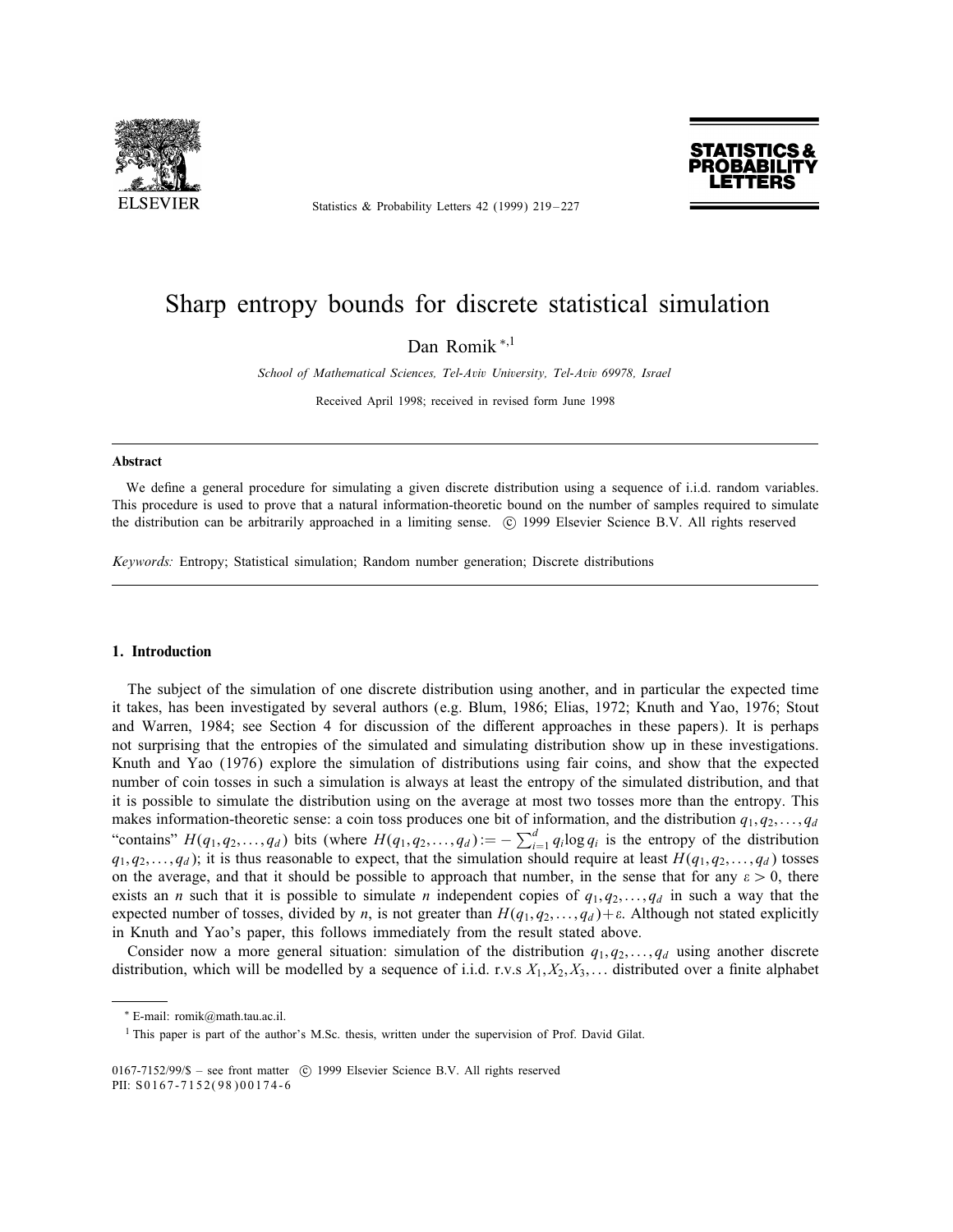$A = \{\alpha_1, \alpha_2, \dots, \alpha_k\}$ . How many samples of the  $X_i$ 's are required on the average to simulate  $q_1, q_2, \dots, q_d$ ? Again thinking information-theoretically, since each sample "contains"  $H(X_1)$  (the entropy of  $X_1$ ) bits, and we need  $H(q_1, q_2,...,q_d)$  bits, it is reasonable to expect, and it is the goal of this paper to prove, that the following result holds:

**Theorem 1.** (i) For any simulation method of  $q_1, q_2, \ldots, q_d$  using the process  $X_1, X_2, \ldots$ , the expected number of samples of the  $X_i$ 's is not smaller than  $H(q_1, q_2, \ldots, q_d)/H(X_1);$ 

(ii) It is possible to arbitrarily approach that ratio, in the following exact sense: for any  $\varepsilon > 0$ , there exists an n such that it is possible to simulate n independent copies of  $q_1, q_2, \ldots, q_d$  in such a way that the expected number of samples, divided by n, is not greater than  $H(q_1, q_2, \ldots, q_d)/H(X_1) + \varepsilon$ .

Theorem 1 can be thought of as a theorem about the meaning of entropy as much as a theorem about simulation: compare it with the Noiseless Coding Theorem (see Abramson, 1963, pp. 72–73):

**The Noiseless Coding Theorem.** (i) For any immediate code for the distribution  $q_1, q_2, \ldots, q_d$  over the alphabet  $\{0, 1, \ldots, k-1\}$ , the expected word length is not smaller than  $H(q_1, q_2, \ldots, q_d)/\log k$ ,

(ii) It is possible to arbitrarily approach this ratio, in the sense that for any  $\varepsilon > 0$ , there exists an n such that it is possible to code n independent copies of  $q_1, q_2, \ldots, q_d$  using the alphabet  $\{0, 1, \ldots, k-1\}$  in such a way that the expected word length, divided by n, is not greater than  $H(q_1, q_2, \ldots, q_d) / \log k + \varepsilon$ .

The Noiseless Coding Theorem is of fundamental importance in information theory; it is the basis for the standard interpretation of the entropy of a discrete distribution as the minimal number of letters required on the average to code the distribution with the ordinary "computer science"  $\{0, 1\}$ -bits, or, more generally, as the minimal number of letters in the alphabet  $\{0, 1, \ldots, k-1\}$  required on the average to code the distribution, provided that units are chosen so that one letter is worth 1 unit of information (i.e.  $\log k = 1$ ), and in the extended sense where coding of multiple independent copies of the distribution is considered.

Similarly, Theorem 1 gives a new interpretation of the entropy of a distribution in terms of simulation rather than of coding: it says that the entropy of a distribution is the minimal number of fair coin tosses required on the average to simulate the distribution, or more generally, it is the minimal number of samples of any other distribution  $X_1$  required on the average to simulate the distribution, again provided units are chosen so that one sample is worth 1 unit of information, i.e.  $H(X_1) = 1$ , and again in the sense where simulation of multiple independent copies of the distribution is considered.

In this paper, after giving a formal definition of a simulation method in Section 2, we shall see that equality in Theorem 1  $(E(N) \cdot H(X_1) = H(q_1,...,q_d))$  is attained if and only if the simulation method "preserves" information" in a natural sense that will be defined. This leads immediately to a proof of part (i). Finally, in Section 3, after briefly discussing the situation for simulations using fair coins, we generalize some of the ideas to simulations using general i.i.d. processes, culminating in the proof of part (ii).

#### 2. Denitions and a basic equation

Let  $X_1, X_2, \ldots$  be a discrete process, distributed over an alphabet A, which we shall think of as defined on the coordinate space  $(\Omega, \mathcal{F}, P)$ , where  $\Omega = A^N$ ,  $\mathcal{F}$  is the  $\sigma$ -field generated by the finite cylinder sets (see below), P is the probability measure induced by the process, and  $X_n(a_1a_2a_3...) = a_n$ . Let  $q_1, q_2,..., q_d$  be a discrete distribution, which for the sake of concreteness we assume to be over the alphabet  $B = \{\beta_1, \beta_2, \dots, \beta_d\}$  (both d and A are allowed to be infinite). We wish to define the concept of a simulation method of  $q_1, \ldots, q_d$  using the process  $X_1, X_2, \ldots$ . Intuitively, this means that we sample the  $X_i$ 's (graphically this can be visualized as going down the "tree"  $\bigcup_{t=1}^{\infty} A^t$ ) until we decide to stop according to some predetermined rule and announce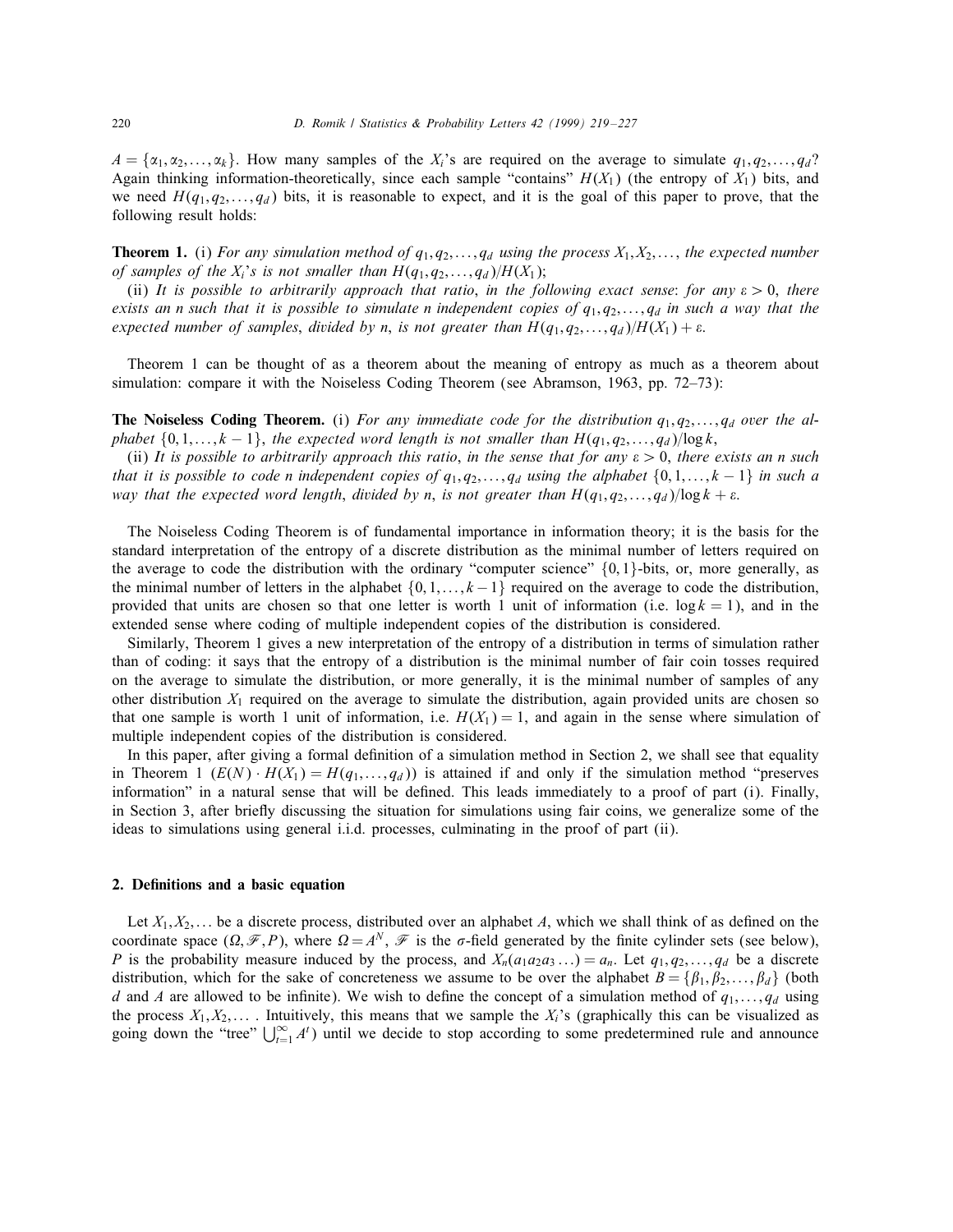the result (one of the symbols  $\beta_i$ ), and the method produces each  $\beta_i$  with respective probability  $q_i$ . We start with some basic notations and definitions:

**Terminology.** Elements of the set  $\bigcup_{t=1}^{\infty} A^t$  will be called *finite A-words*, or briefly *words* (A is the only alphabet whose words will be considered). For a word  $w \in \bigcup_{t=1}^{\infty} A^t$ , let  $l(w)$  denote the length of w, and  $p(w)$  denote the probability of w according to the process  $X_1, X_2, \ldots$ , i.e.  $p(a_1a_2 \ldots a_l) = P(X_1 = a_1, \ldots, X_l = a_l)$ . To each  $w \in \bigcup_{t=1}^{\infty} A^t$  there corresponds a *cylinder set*  $\{ \omega = a_1 a_2 a_3 ... \in \Omega : a_1 a_2 ... a_{l(w)} = w \}$ . We shall frequently identify a word and its corresponding cylinder set, denoting both by w. A (possibly infinite) set  $C \subset \bigcup_{t=1}^{\infty} A^t$ will be called a *code*; an *immediate* code is a code no word of which is a prefix of another (in terms of the corresponding cylinder sets, this is equivalent to saying that different cylinder sets of words in the code are disjoint). An (almost surely finite) *stopping time* for the process  $X_1, X_2, \ldots$  is a random variable  $N: \Omega \to \{1, 2, 3, ...\} \cup \{\infty\}$  such that for each *n*, the event  $\{N = n\}$  is a union of (cylinder sets of) words of length n, and such that  $P(N < \infty) = 1$ . Finally, we shall use the letter H loosely to denote entropy – of partitions, random variables and distributions.

With these preliminaries, we can now define:

**Definition.** A simulation method for the distribution  $q_1, \ldots, q_d$  using the process  $X_1, X_2, \ldots$  is a triplet  $(N, C, f)$ , where: N is a stopping time for the process  $X_1, X_2, \dots$ ; C is an immediate code such that  $P(C) = \sum_{w \in C} p(w) = 1$ and for each  $w \in C$ ,  $N = l(w)$  on w; and  $f : C \rightarrow B$  is a function satisfying

(\*) 
$$
q_j = \sum_{w \in f^{-1}(\beta_j)} p(w), \quad j = 1, 2, ..., d.
$$

**Remark.** The intuitive meaning of the definition is the following: the stopping time  $N$  represents the decision as to when to stop sampling the  $X_i$ 's; the code C is a partition which represents the information available to us after stopping, and the function  $f$  determines the result of the simulation after stopping, and should be such that the simulated distribution is indeed  $q_1, \ldots, q_d$ , whence the requirement (\*). Note that, given any stopping time N, it determines uniquely (up to words of probability 0) an immediate code C with total probability 1 such that for each  $w \in C$ ,  $N = l(w)$  on w: C is simply the totality of words w with this property – for each n, the event  $\{N = n\}$  is a union of words of length n, and C is comprised of those words for  $n = 1, 2, \ldots$ ; hence  $P(C)=P(N < \infty)$ =1. Conversely, any immediate code C with total probability 1 determines a stopping time N defined as  $l(w)$  on each  $w \in C$ . Also, note that a stopping time N with an associated code C, but without a function f, can be thought of as a simulation method for the code itself, i.e. one can take  $B = C$ ,  $f = id_C$ (the identity function on C), and the distribution thus simulated is  $\{p(w): w \in C\}$ .

We now assume for the rest of this paper that  $X_1, X_2, \ldots$  are i.i.d. r.v.s. To avoid trivialities, we assume that  $p(x) > 0$  for all  $\alpha \in A$ . The following theorem establishes the fundamental equation for simulation using an i.i.d. process.

**Theorem 2.** In any simulation method, we have  $E(N) \cdot H(X_1) = H(C)$  (with the understanding that each side of the equation is finite iff the other side is finite).

**Proof.** Assume first that N is bounded (or, equivalently, that C is finite) by t. Then, using standard properties of the entropy function (see Abramson, 1963), and using the fact that the partition of  $X_1, \ldots, X_t$  refines the partition  $C$ , we have

$$
tH(X_1) = H(X_1, \ldots, X_t) = H(X_1, \ldots, X_t, C) = H(C) + H(X_1, \ldots, X_t | C)
$$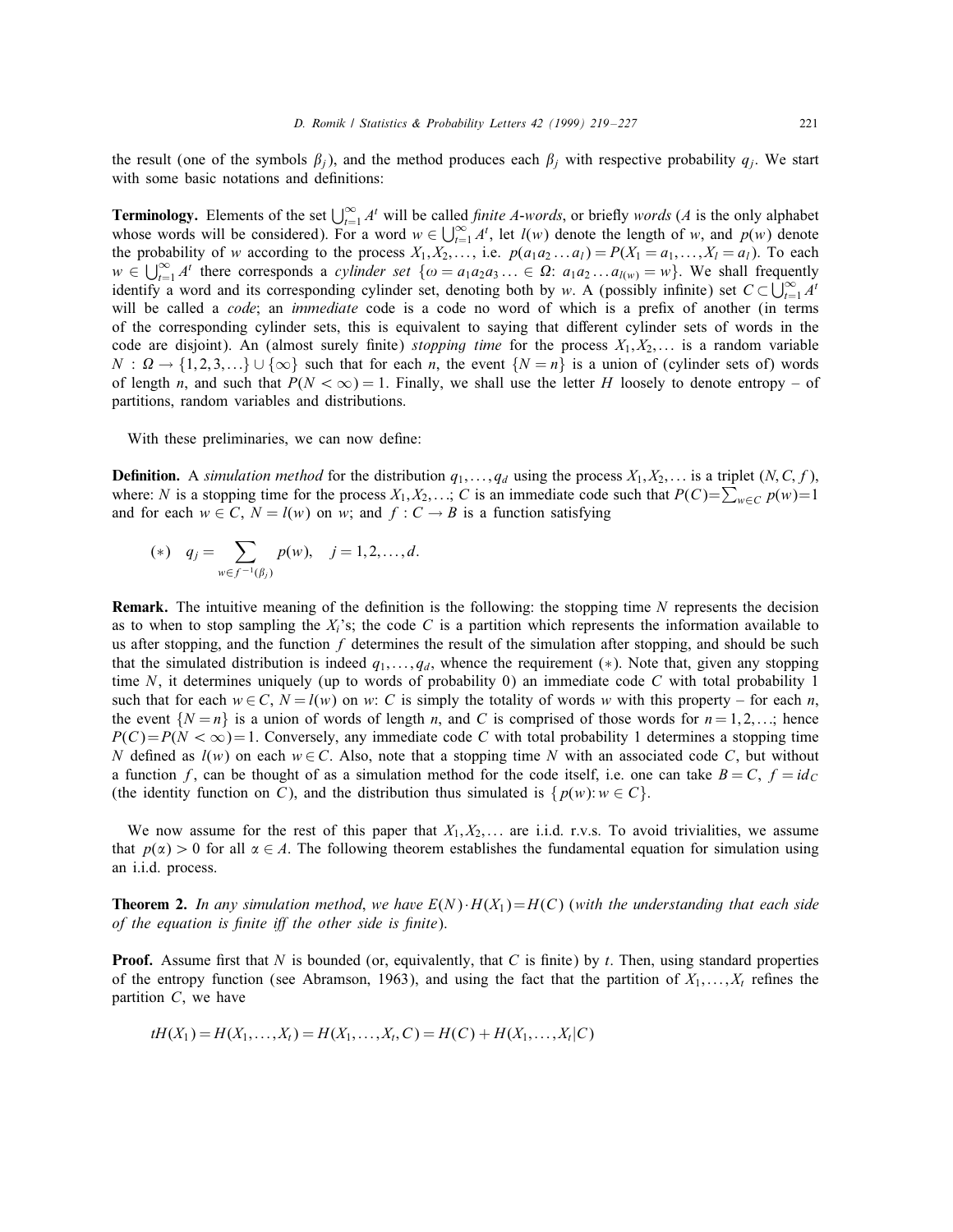$$
= H(C) + \sum_{w \in C} p(w)H(X_1, ..., X_t|w)
$$
  
=  $H(C) + \sum_{w \in C} p(w)H(X_{l(w)+1}, ..., X_t)$   
=  $H(C) + \sum_{w \in C} p(w)H(X_1)(t - l(w))$   
=  $H(C) + tH(X_1) - H(X_1) \sum_{w \in C} p(w)l(w)$   
=  $H(C) - E(N) \cdot H(X_1) + tH(X_1)$ ,

as claimed.

To prove the general case, consider for each t the simulation defined by the stopping time  $N \wedge t$ , denoting by  $C_t$  the associated code. It is easy to see that if C is the original code, then  $C_t = \{w \in C : l(w) \leq t\} \cup \{w \in A^t : w \in A \}$ is a prefix of a word in C}. For each t, by the special case proved above we know that  $E(N \wedge t) \cdot H(X_1) = H(C_t)$ . Letting t tend to infinity, we see that  $E(N \wedge t) \nearrow E(N)$ , also since  $-\sum_{w \in C, l(w) \le t} p(w) \log p(w) \le H(C_t) \le H(C)$ we see that  $H(C_t) \to H(C)$ , and this gives the desired result.  $\square$ 

Remark. An alternative method for proving Theorem 2 would be to apply Wald's equation for the sequence of i.i.d. random variables  $I_n = -\log p(X_n)$ , where  $p(X_n)$  is defined as  $p(\alpha)$  on the event  $\{X_n = \alpha\}$ . This immediately yields  $E(N) \cdot H(X_1) = H(C)$ .

**Corollary 1** (part (i) of Theorem 1). In any simulation,  $E(N) \cdot H(X_1) \ge H(q_1, \ldots, q_d)$ . Furthermore, the difference  $E(N) \cdot H(X_1) - H(q_1, \ldots, q_d)$  can be identified as the (average) amount of information lost when different words in the code are combined by the function f into one symbol  $\beta_i$ . i.e.

$$
E(N) \cdot H(X_1) - H(q_1, ..., q_d) = \sum_{j=1}^d q_j H\left(\left\{\frac{p(w)}{q_j}: w \in f^{-1}(\beta_j)\right\}\right).
$$

Proof.

$$
E(N) \cdot H(X_1) - H(q_1, ..., q_d) = H(C) - H(q_1, ..., q_d)
$$
  
=  $-\sum_{w \in C} p(w) \log p(w) + \sum_{j=1}^d q_j \log q_j$   
=  $-\sum_{j=1}^d q_j \sum_{w \in f^{-1}(\beta_j)} \frac{p(w)}{q_j} \log p(w) + \sum_{j=1}^d q_j \log q_j$   
=  $\sum_{j=1}^d q_j \left( - \sum_{w \in f^{-1}(\beta_j)} \frac{p(w)}{q_j} \log \frac{p(w)}{q_j} \right)$   
=  $\sum_{j=1}^d q_j H\left( \left\{ \frac{p(w)}{q_j} : w \in f^{-1}(\beta_j) \right\} \right) \ge 0.$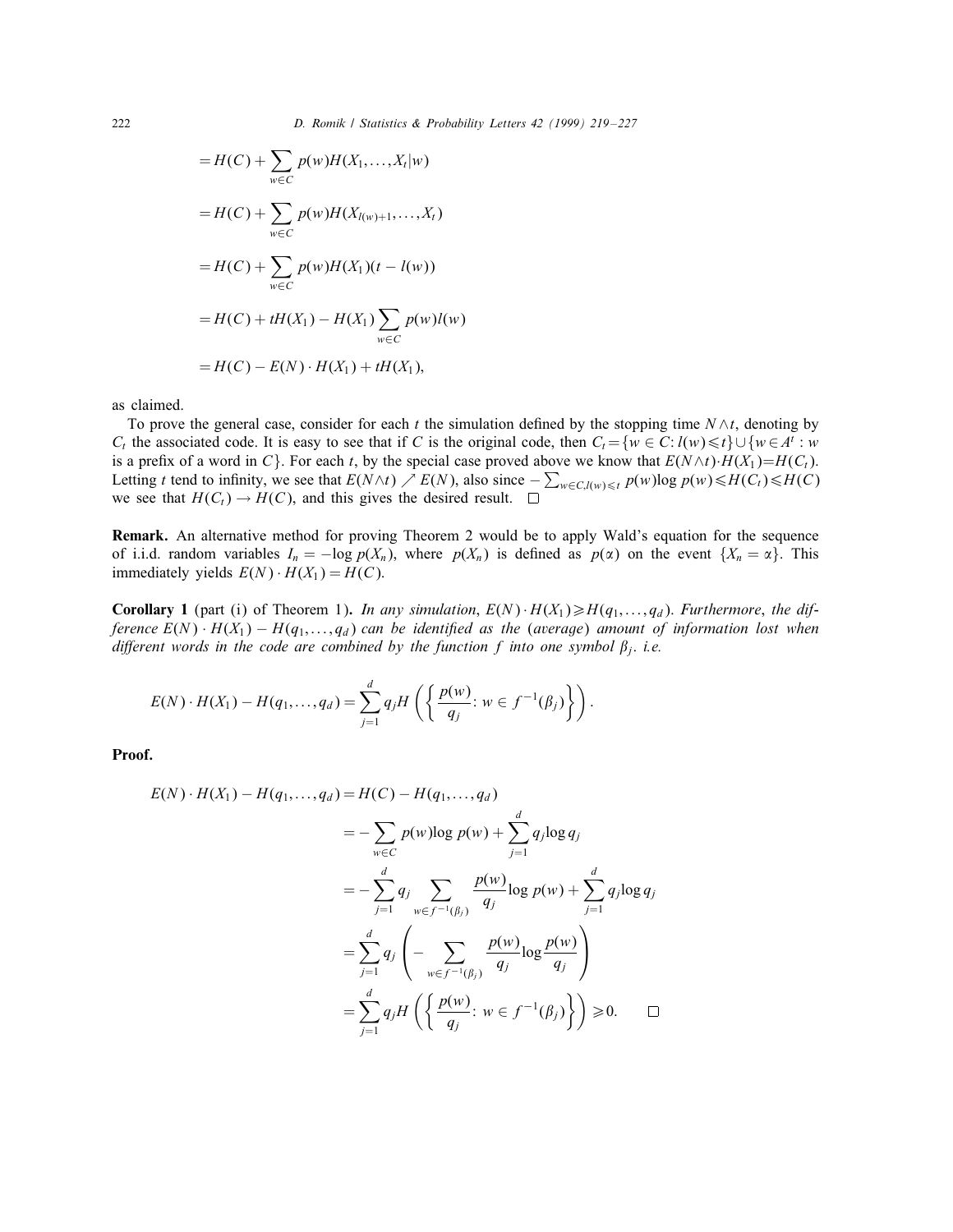**Remark.** Note that this means that  $E(N)=H(q_1,\ldots,q_d)/H(X_1)$  will hold if and only if the simulation method does not "discard" information, i.e. if the function  $f$  is injective. A simulation method with this property might aptly be termed information-preserving.

Example. As an example of the application of Theorem 2, let us calculate the entropy of a geometric random variable with parameter p: to simulate such a variable using  $(p, 1-p)$  coins, the natural way would be: toss the coins until you get the side corresponding to p, and the number of tosses would then be the result. The variable being simulated is the same as the stopping time for the simulation. The code is  $C = \{0, 10, 110, 1110, ...\}$ where the probability of 0 is p, and  $f(w) = l(w) = N(w)$ . This simulation method preserves information, and therefore  $H(N) = E(N) \cdot H(X_1) = (1/p)H(p, 1 - p)$ . So the entropy of a geometric r.v. with parameter p is equal to  $(1/p)H(p, 1-p)$ , because to simulate it using a  $(p, 1-p)$  coin takes on the average  $(1/p)$  tosses – a satisfying result.

We turn now to the proof of part (ii) of Theorem 1. To prove the claim, we need to find a "good" simulation method of  $q_1, \ldots, q_d$  using the i.i.d. process  $X_1, X_2, \ldots$ .

## 3. A simulation method

In order to develop a simulation method for discrete distributions using a general i.i.d. source, let us first consider briefly the case where  $X_1, X_2, \ldots$  are fair coins, i.e.  $A = \{0, 1\}$  and  $p(w) = 2^{-l(w)}$ . Fair coins are literally the "standard currency" of information theory. Thus as we might expect, this special case is simpler to treat than the general one – there is no need to "convert" our currency to the standard one first. By considering fair coins first, we will gain insights that will prove helpful in treating the general situation.

Knuth and Yao (1976) give a simple characterization of the optimal simulation method for  $q_1, \ldots, q_d$ using fair coins, and show that it is possible to construct this simulation method. However, this method does not lend itself to generalization to other i.i.d. sources. We describe a different method using fair coins which does; the method is as follows: define  $t_0 = 0$ ,  $t_1 = q_1$ ,  $t_2 = q_1 + q_2$ ,...,  $t_d = q_1 + \cdots + q_d = 1$ . Thus  $[0, 1) = [t_0, t_1) \cup [t_1, t_2) \cup \cdots \cup [t_{d-1}, t_d)$ . The samples of the coin generate the binary expansion of a number  $x \in [0,1)$ , that is,  $U = \sum_{n=1}^{\infty} X_n 2^{-n}$  is distributed uniformly in [0,1). The algorithm is, toss the coin until you know which of the intervals  $[t_{i-1}, t_i)$  the number U ends up in, and then the result is the corresponding  $\beta_i$ . In effect, this means: represent each interval  $[t_{i-1}, t_i)$  (whose length is  $q_i$ ) as a disjoint union of dyadic intervals of maximal size.

We have used here binary expansion in the unit interval. To generalize this idea, it is necessary to understand more clearly how it works. In measure-theoretic terminology, one can say that we are using an isomorphism between the interval [0, 1) (with Lebesgue measure) and the space  $\{0,1\}^N$  with the probability measure of fair coin tosses to build the simulation; we know how to partition  $[0, 1)$  into sets of respective measures  $q_i$ , and how to represent each of these sets as a union of dyadic intervals (which correspond to cylinder sets, or finite words, in  $\{0,1\}^N$ ), and this knowledge, when phrased in terms of  $\{0,1\}^N$ , leads exactly to the desired simulation method. Thus, to generalize this to simulation using any i.i.d. process, we need to find a measure-theoretic isomorphism between [0,1) (with Lebesgue measure) and  $\Omega = A^N$  with the measure P induced by the process. Furthermore, this isomorphism, in order to be of use to us, has to admit a representation of any interval  $[a, b]$  (or more precisely, the image thereof) as a disjoint union of cylinder sets.

The idea is as follows: Let  $k = |A|$ . Define an increasing sequence of partitions  $\mathcal{P}_n$  of the interval [0,1) (increasing in the order of refinement), such that for each *n*, the partition  $\mathcal{P}_n = \{I_w^n : w \in A^n\}$  consists of  $k^n$ intervals indexed by the words of length *n*, the length of each  $I_w^n$  is equal to  $p(w)$ , and  $I_w^n = \bigcup_{\alpha \in A} I_{w\alpha}^{n+1}$  (disjoint union). The isomorphism will match each  $I_w^n$  to the cylinder set corresponding to w, and it is easy to see that the requirements above are both sufficient and necessary for it to be an isomorphism. The construction of the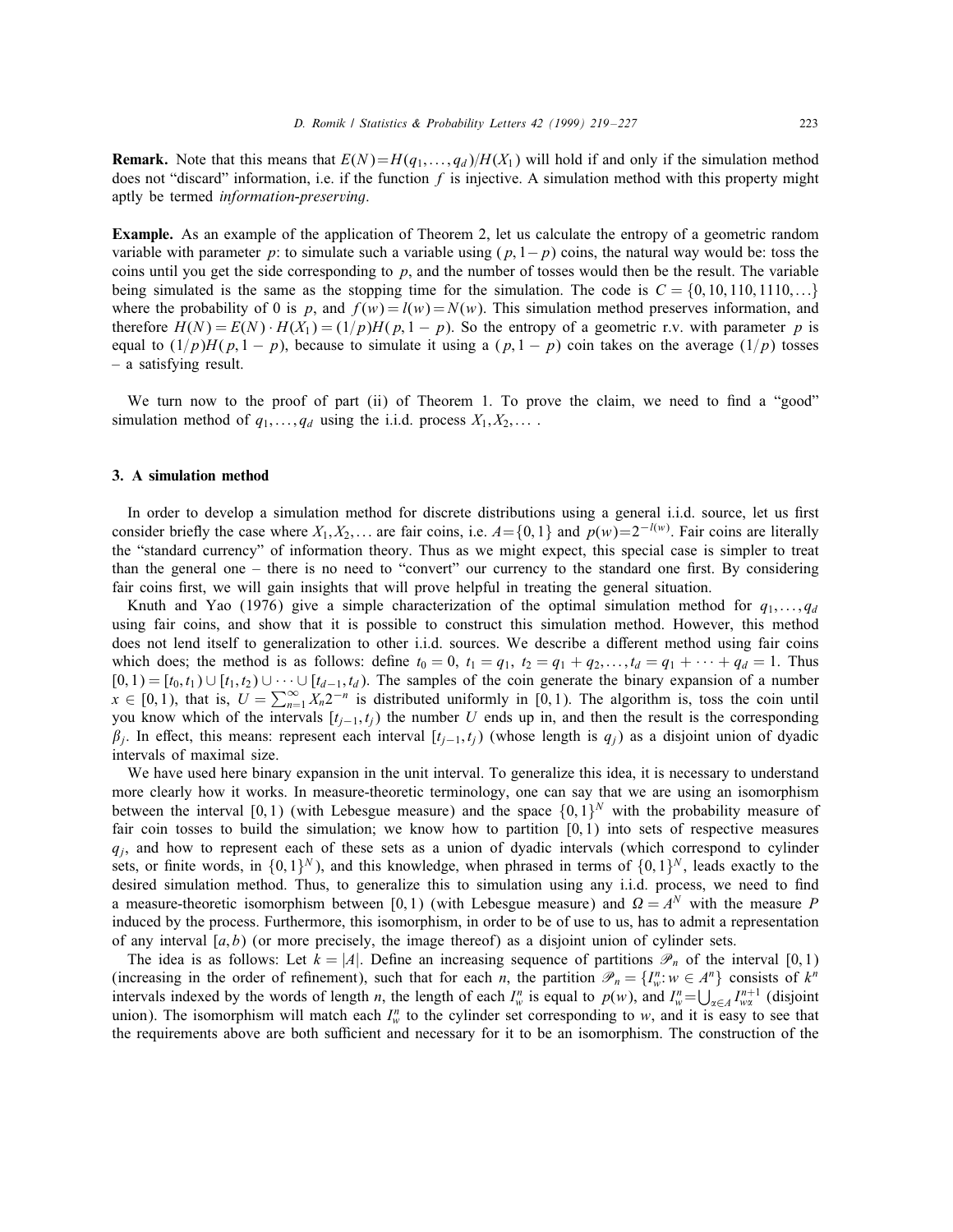partitions  $\mathcal{P}_n$  is by induction: To define  $\mathcal{P}_1$ , divide [0,1) into intervals  $I^1_\alpha$  ( $\alpha \in A$ ) of respective lengths  $p(\alpha)$ ; next, assuming that  $\mathscr{P}_n$  is defined, define  $\mathscr{P}_{n+1}$  by dividing each interval  $I_w^n$  into intervals  $I_{w\alpha}^{n+1}$  ( $\alpha \in A$ ) of respective lengths  $p(w\alpha)$ . This is possible because  $p(w) = \sum_{\alpha \in A} p(w\alpha)$ . Note that there are many ways to carry out this construction; it will be convenient to single out one specific way, as follows: if  $A = \{a_i\}_{i=1}^k$ , then the division of  $I_w^n$  into a union of  $I_{w\alpha}^{n+1}$  is performed such that  $I_{w\alpha_1}^{n+1}$  is the leftmost interval,  $I_{w\alpha_2}^{n+1}$  the second leftmost, etc., and  $I_{w\alpha_k}^{n+1}$  the rightmost interval (or, if  $k = \infty$ , then there is no rightmost interval).

Now that the partitions are defined, we can simulate as before: sample the  $X_i$ 's, generating more and more letters of an infinite word  $\omega = a_1 a_2 a_3 a_4 \dots$ ; each finite subword  $a_1 \dots a_n$  determines an interval  $I_{a_1 \dots a_n}^n$ , and the infinite word  $\omega$  determines a single point  $x \in [0,1)$  which is the intersection of all the intervals:  ${x} = \bigcap_{n=1}^{\infty} I_{a_1...a_n}^n$  (in fact, this is the isomorphism that we have defined as a point transformation:  $\omega \leftrightarrow x$ ). The algorithm is to sample the process until you know which of the intervals  $[t_{i-1}, t_i)$  the point x will end up in (where as before  $t_i = q_1 + q_2 + \cdots + q_i$ ), and then the result is the corresponding  $\beta_i$ . In other words, the simulation stops as soon as the interval  $I_{a_1...a_n}^n$  is contained in one of the intervals  $[t_{j-1}, t_j)$ . Thus, as before, each  $[t_{j-1}, t_j)$  is represented as a disjoint union of "cylinder sets"  $I_w^n$ .

Note that just as any infinite word determines a point  $x \in [0,1)$ , any such point x determines uniquely an infinite word  $\omega = a_1 a_2 a_3 ... \in A^N$ , by the requirement that  $x \in \bigcap_{n=1}^{\infty} I_{a_1...a_n}^n$ . We call  $\omega$  the *expansion* of x with respect to the sequence of partitions  $\mathcal{P}_n$  – this is a generalization of the ordinary binary expansion. This remark now enables us to describe the code of this simulation: denote by  $\prec$  the order relation on  $A^N$ induced by the usual order relation on [0,1) via the isomorphism  $x \to e^{i\pi}$  expansion of x; this is simply the lexicographical order on  $A^N$  induced by the order  $\alpha_1 \prec \alpha_2 \prec \cdots \prec \alpha_k$  on A, and can also be thought of as a partial order on  $\bigcup_{t=1}^{\infty} A^t$ , two words being comparable if one is not a prefix of the other. For each  $j = 0, 1, \ldots, d$  let  $\omega_j = a_{j,1}a_{j,2}a_{j,3} \ldots \in A^N$  be the expansion of  $t_j$ . Then for a word  $w \in \bigcup_{t=1}^{\infty} A^t$ , we will have  $I_w^{l(w)}$  ⊂ [ $t_{j-1}, t_j$ ) if and only if  $\omega_{j-1} \prec w \prec \omega_j$ . For w to be in the code and to give the result  $\beta_j$ , this has to hold, and should not hold for the word w' defined as w truncated by one letter: w' must not be comparable to either  $\omega_{j-1}$  or  $\omega_j$  i.e. either  $w' = a_{j-1,1}a_{j-1,2}...a_{j-1,l(w)-1}$  or  $w' = a_{j,1}a_{j,2}...a_{j,l(w)-1}$ ; in the first case we must have  $a_{j-1, l(w)} \prec \alpha$ , where  $w = w'\alpha$ , and in the latter  $\alpha \prec a_{j, l(w)}$ ; in both cases

$$
a_{j-1,1}a_{j-1,2}\dots a_{j-1,l(w)-1} \prec a_{j,1}a_{j,2}\dots a_{j,l(w)-1}
$$

must hold. This can be summarized in:

**Definition.** For each  $j = 1, \ldots, d$ , let  $v_j$  be the maximal number such that

$$
a_{j-1,1}a_{j-1,2}\ldots a_{j-1,v_j}=a_{j,1}a_{j,2}\ldots a_{j,v_j}.
$$

Then the Unit Interval simulation method is defined by the code  $C = \bigcup_{j=1}^{d} C_j$ , where for each j,

$$
C_j = \bigcup_{n=v_j+1}^{\infty} \{a_{j-1,1}a_{j-1,2} \dots a_{j-1,n-1} \alpha \in A^n : a_{j-1,n} \prec \alpha\}
$$
  

$$
\cup \bigcup_{n=v_j+1}^{\infty} \{a_{j,1}a_{j,2} \dots a_{j,n-1} \alpha \in A^n : \alpha \prec a_{j,n}\}
$$

and by the function  $f: C \to B$  defined as  $\beta_j$  on  $C_j$   $(j = 1, 2, \ldots, d)$ .

**Lemma 1.** The Unit Interval simulation method simulates  $q_1, q_2, \ldots, q_d$ .

Proof.

$$
P(C_j) = P(\{\omega \in \Omega : \omega_{j-1} \prec \omega \prec \omega_j\}) = \text{Lebesgue measure of } (t_{j-1}, t_j) = q_j. \qquad \Box
$$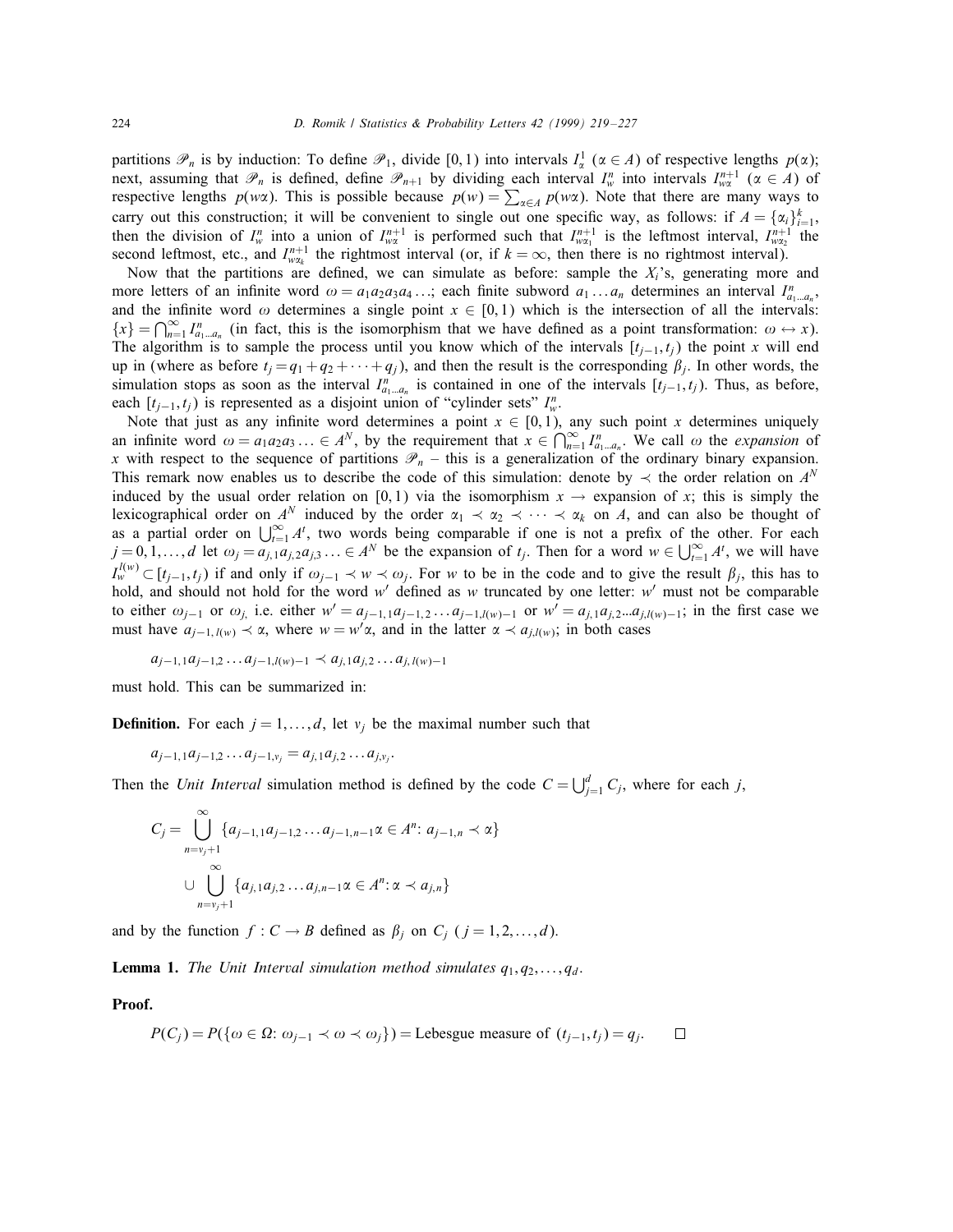We are now in a position to prove:

**Theorem 3.** If  $k < \infty$ , then there exists a constant c, depending on the distribution of  $X_1$ , such that for any distribution  $\{q_j\}_{j=1}^d$ , if N is the stopping time of the Unit Interval simulation method, then

$$
E(N)\cdot H(X_1)\leq H(q_1,\ldots,q_d)+c.
$$

**Proof.** We assume that  $H(q_1,...,q_d) < \infty$ , since the claim is vacuous otherwise. For each j, denote

$$
\bigcup_{n=v_j+1}^{\infty} \{a_{j-1,1}a_{j-1,2}\dots a_{j-1,n-1}\alpha \in A^n: a_{j-1,n} \prec \alpha\} = \{w_{j,n}\}_{n=1}^{\infty},
$$

where  $w_{j,n}$  are ordered by increasing length, and similarly

$$
\bigcup_{n=v_j+1}^{\infty} \{a_{j,1}a_{j,2} \ldots a_{j,n-1} \alpha \in A^n : \alpha \prec a_{j,n}\} = \{w'_{j,n}\}_{n=1}^{\infty},
$$

so that  $C_j = \{w_{j,n}\}_{n=1}^{\infty} \cup \{w'_{j,n}\}_{n=1}^{\infty}$ . It is clear that  $l(w_{j,n}) \ge l(w_{j,1}) + \lfloor (n-1)/(k-1) \rfloor$ , where  $\lfloor x \rfloor$  is the greatest integer  $\leq x$ . Since

$$
w_{j,1} = a_{j-1,1}a_{j-1,2}\dots a_{j-1,l(w_{j,1})-1}\alpha, \quad w_{j,n} = a_{j-1,1}a_{j-1,2}\dots a_{j-1,l(w_{j,n})-1}\beta
$$

for some  $\alpha, \beta \in A$ , we have

$$
p(w_{j,n}) \leq c \cdot e^{l(w_{j,n}) - l(w_{j,1}) + 1} \cdot p(w_{j,1}) \leq c \cdot e^{l(w_{j,n}) - l(w_{,1}) + 1} \cdot q_j,
$$

where  $e = \max_{\alpha \in A} p(\alpha)$ ,  $c = (\min_{\alpha \in A} p(\alpha))^{-1}$ , and since  $l(w_{j,n}) - l(w_{j,1})$  grows at least linearly in *n*, there exist other constants  $r > 0, 0 < s < 1$  such that for all n,  $p(w_{j,n}) \leq r \cdot s^n \cdot q_j$ . Likewise, we have  $p(w'_{j,n}) \leq r \cdot s^n \cdot q_j$ . Note that the constants r, s depend only on the distribution of  $X_1$ , and not on j or on the distribution  $q_1, \ldots, q_d$ . Now, let  $C_j = \{u_{j,n}\}_{n=1}^{\infty}$ , where  $u_{j,n}$  are obtained by interlacing  $w_{j,n}$  and  $w'_{j,n}$ , i.e.  $u_{j,2n-1} = w_{j,n}$  and  $u_{j,2n} = w'_{j,n}$ . Clearly, by replacing  $r$  and  $s$  by other constants, the inequality

$$
p(u_{j,n})\leq r\cdot s^n\cdot q_j
$$

will hold for all j, n, again with constants depending only on the distribution of  $X_1$ .

By Corollary 1, the difference  $E(N) \cdot H(X_1) - H(q_1,...,q_d)$  represents the loss of information when for every *j*,  $\{u_{j,n}\}_{n=1}^{\infty}$  are combined into  $\beta_j$ , namely

$$
E(N) \cdot H(X_1) - H(q_1, \ldots, q_d) = - \sum_{j=1}^d q_j \sum_{n=1}^\infty \frac{p(u_{j,n})}{q_j} \log \frac{p(u_{j,n})}{q_j}.
$$

Since this is a convex combination of numbers, it is enough to show that for every  $j$ ,  $-\sum_{n=1}^{\infty} p(u_{j,n})/2$  $q_j \log p(u_{j,n})/q_j$  is bounded by a constant which depends neither on j nor on the distribution  $q_1, \ldots, q_d$ . Using the well-known inequality  $-\sum_n a_n \log a_n \leq -\sum_n a_n \log b_n$ , which holds provided that  $\sum_n a_n = 1, \sum_n b_n \leq 1$ (see Abramson, 1963, p.16), we have

$$
-\sum_{n=1}^{\infty}\frac{p(u_{j,n})}{q_j}\log\frac{p(u_{j,n})}{q_j}\leqslant-\sum_{n=1}^{\infty}\frac{p(u_{j,n})}{q_j}\log 2^{-n}=\sum_{n=1}^{\infty}\frac{p(u_{j,n})}{q_j}\cdot n\leqslant\sum_{n=1}^{\infty}r\cdot s^n\cdot n,
$$

and thus we can take as our constant  $c = \sum_{n=1}^{\infty} r \cdot s^n \cdot n < \infty$ .

**Corollary 2** (Part (ii) of Theorem 1). For any distribution  $q_1, \ldots, q_d$  (with finite entropy) and for any  $\varepsilon > 0$ , there exists an n such that it is possible to simulate n independent copies of  $q_1, \ldots, q_d$  using the process  $X_1, X_2,...$  with a stopping time N, such that  $(1/n)E(N) \le H(q_1,...,q_d)/H(X_1) + \varepsilon$ .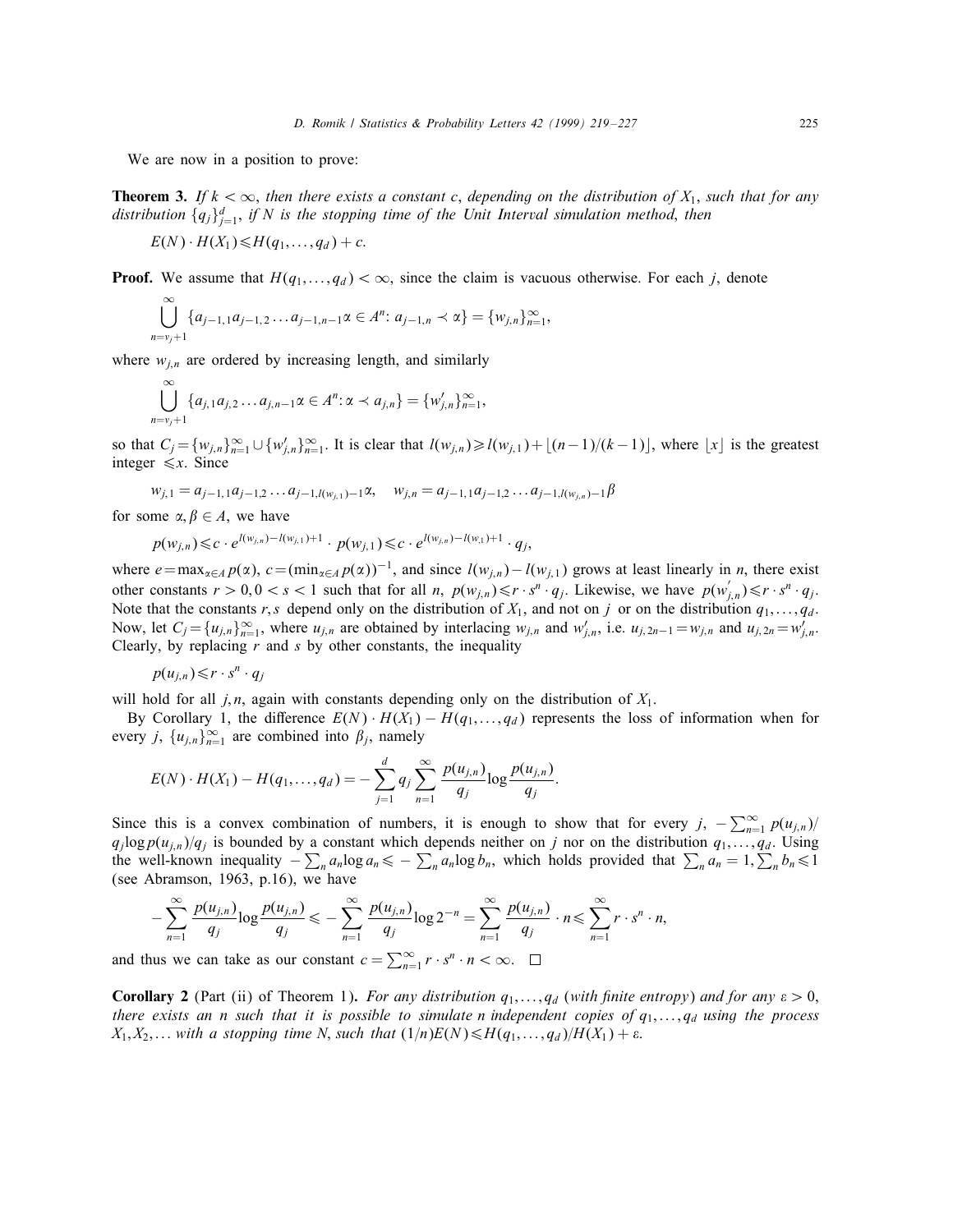**Proof.** Consider first the case  $k < \infty$ : take  $n \ge c/\varepsilon \cdot H(X_1)$ , where c is the constant from Theorem 3. Then using the Unit Interval simulation method to simulate *n* independent copies of  $q_1, \ldots, q_d$ , we have

$$
E(N) \cdot H(X_1) \leq n \cdot H(q_1, \ldots, q_d) + c \leq n \cdot H(q_1, \ldots, q_d) + n \cdot \varepsilon \cdot H(X_1),
$$

and therefore  $(1/n)E(N) \leq H(q_1,...,q_d)/H(X_1) + \varepsilon$ . For the case  $k = \infty$ : again there are two possibilities,  $H(X_1) < \infty$  and  $H(X_1) = \infty$ . If  $H(X_1) = -\sum_{j=1}^{\infty} p(\alpha_j) \log p(\alpha_j) < \infty$ , then: for some small enough  $\delta > 0$  to be determined later, there exists an *m* such that the process  $X'_1, X'_2, \ldots$  obtained from  $X_1, X_2, \ldots$  by identifying the symbols  $\alpha_{m+1}, \alpha_{m+2}, \alpha_{m+3},...$  into one symbol  $\alpha_m^*$  has entropy  $H(X_1') \ge H(X_1) - \delta$ . The process  $X_1', X_2',...$ has a finite alphabet  $A^* = \{\alpha_1, \alpha_2, \dots, \alpha_{m-1}, \alpha_m^*\}$ , and therefore by what we proved, there exists an *n* such that it is possible to simulate *n* independent copies of  $q_1, \ldots, q_d$  using  $X'_1, X'_2, \ldots$  with a stopping time N such that

$$
\frac{1}{n}E(N) \leqslant \frac{H(q_1,\ldots,q_d)}{H(X_1')} + \frac{\varepsilon}{2} \leqslant \frac{H(q_1,\ldots,q_d)}{H(X_1)-\delta} + \frac{\varepsilon}{2},
$$

and if  $\delta$  is chosen to be sufficiently small, then  $(1/n)E(N) \leq H(q_1,...,q_d)/H(X_1) + \varepsilon$  will hold; but simulation using  $X'_1, X'_2, \ldots$  can be thought of as a simulation using  $X_1, X_2, \ldots$ , since the former are a function of the latter. The case where  $H(X_1) = \infty$  is dealt with in a similar manner.  $\square$ 

#### 4. Additional comments and questions

1. The approach towards simulation taken in this paper is similar to that taken by Knuth and Yao (1976), although different terminology has been used. Other authors (Blum, 1986; Elias, 1972; Stout and Warren, 1984) have considered the generation of a *random* number of independent copies of the distribution  $q_1, \ldots, q_d$ using a fixed number n of i.i.d. r.v.s  $X_1, X_2, \ldots, X_n$ , concentrating mainly on the case where the  $X_i$ 's are biased coins and the goal is to generate fair coins. In the framework set here, this can be described as a simulation method using biased coins with a constant stopping time, and the simulated distribution is of a pair of r.v.s  $(A, B)$  such that, given that  $\{A = m\}$ , B is distributed uniformly on  $\{1, 2, 3, \ldots, 2^m\}$ . The natural measure for the efficiency of such a method is the (average) number of fair coins produced per biased coin used, namely  $E(A)/n$ . Using Corollary 1, we see that

$$
n \cdot H(X_1) = E(N) \cdot H(X_1) \ge H(A, B) = H(A) + H(B|A) = H(A) + E(A) \ge E(A),
$$

and therefore  $E(A)/n \le H(X_1)$ , a result similar in nature to part (i) of Theorem 1. Elias (1972) shows that it is possible to approach the bound  $H(X_1)$  in the limit as  $n \to \infty$ .

2. So far we have discussed simulation using i.i.d. processes. The natural question now arises, whether Theorem 1 stays true for simulation using more general Markov and stationary ergodic processes, when  $H(X_1)$ is replaced by the entropy of the process. It should be noted that part (i) in its present form cannot stay true in such a setting: for example, let  $X_1, X_2, \ldots$  be a non-i.i.d. stationary Markov process, then one can simulate the stationary distribution  $X_1$  with a stopping time of 1 in the obvious way, and then  $H(X)=H(X)\cdot E(N) < H(X_1)$ . However, we can expect an *asymptotic* lower bound on  $E(N)$  to remain true. We conjecture the following:

**Conjecture.** Let  $X_1, X_2, \ldots$  be a finite-state stationary ergodic process, and  $q_1, q_2, \ldots, q_d$  a discrete distribution with finite entropy. Then:

- (i) For any  $\varepsilon > 0$ , there exists an n such that for any simulation method of  $m \geq n$  copies of  $q_1, \ldots, q_d$  using the process  $X_1, X_2, \ldots$ , with a stopping time N, we will have  $(1/m)E(N) \geq H(q_1, \ldots, q_d)/H(X) - \varepsilon$ ;
- (ii) For any  $\varepsilon > 0$ , there exists an n such that it is possible to simulate n copies of  $q_1, \ldots, q_d$  using the process  $X_1, X_2,...$  with a stopping time N, in such a way that  $(1/n)E(N) \le H(q_1,...,q_d)/H(X) + \varepsilon$ .

Partial results in this direction, in particular regarding Markov processes, have been obtained by the author and will be published at a later date. We remark that the Unit Interval method has an immediate generalization